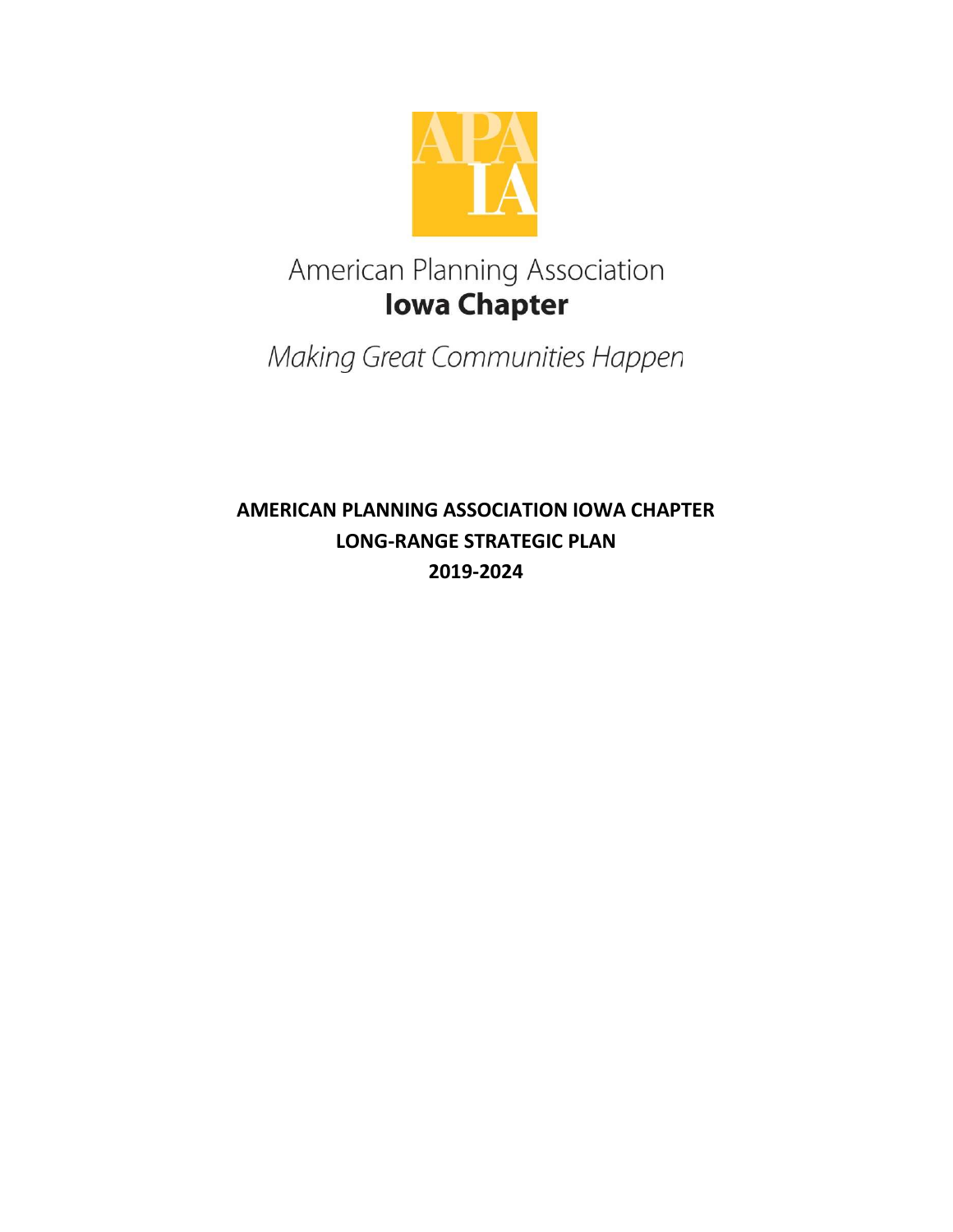## About APA Iowa

The American Planning Association Iowa Chapter (APA Iowa) is a membership organization of approximately four hundred professional planners, planning educators, planning commissioners and planning students from across the state of Iowa. APA Iowa's mission is to strengthen planning to create thriving communities. We do this through celebration, advocacy, relationships, and education of our members and communities. The Iowa Chapter is officially recognized as a subordinate organization of the American Planning Association and as such is registered as a 501c3 organization for educational purposes.

# APA Chapter Development Criteria

APA's Chapter Presidents Council has adopted Chapter Performance Criteria to establish the baseline levels of service and functions that the members of each chapter of APA deserve to expect in return for their dues dollars. The Chapter Performance Criteria are divided into two parts—the first are mandatory components necessary for the Chapter to remain in good standing while the second provide a series of standards of success that a high-performance Chapter will strive to meet or exceed; completion of at least four electives is also required for a chapter to remain in good standing. The table below summarizes the Chapter Performance Criteria. Additional information about the criteria can be found in Appendix A.

| <b>Summary of Chapter Performance Criteria</b> |                                              |
|------------------------------------------------|----------------------------------------------|
| <b>Required</b>                                | <b>Electives--Four Required</b>              |
| <b>Mission Statement</b>                       | Communications                               |
| Development Plan                               | <b>Recruitment and Retention</b>             |
| Work Program                                   | <b>Professional Development</b>              |
| <b>Bylaws</b>                                  | <b>Planning Board Outreach</b>               |
| <b>Budget</b>                                  | Legislation and Policy Program               |
| <b>Financial Reporting</b>                     | APA Leadership Meeting Participation         |
| <b>Tax Return</b>                              | <b>Chapter Annual Meeting</b>                |
| APA Logo                                       | <b>Succession Management</b>                 |
| <b>Consolidated Elections</b>                  | Award Program                                |
| <b>Annual Report</b>                           | <b>National Community Planning Month</b>     |
|                                                | Local Great Places Program                   |
|                                                | Youth, Student and New Professional Outreach |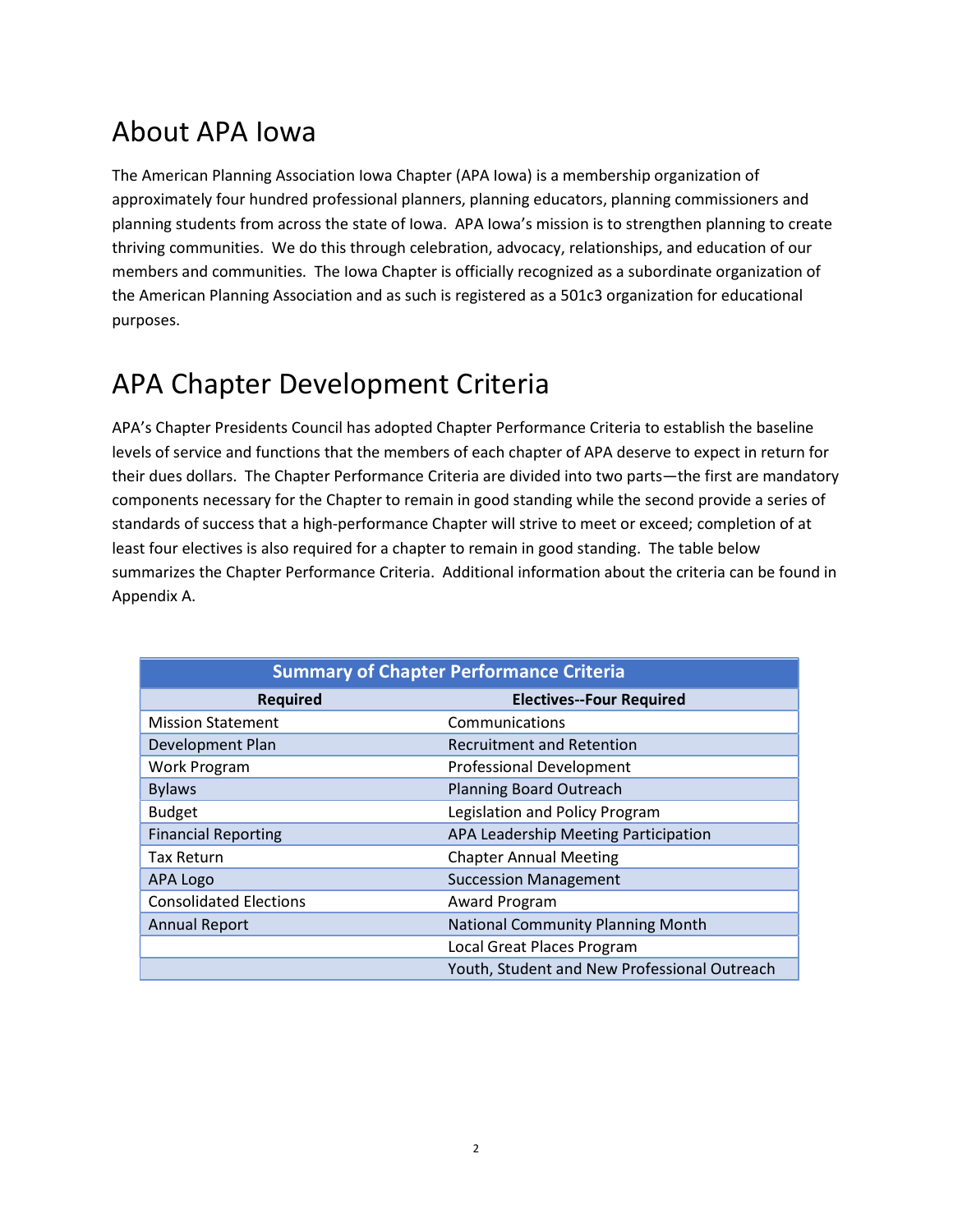## About the Strategic Development Plan

The 2019 to 2024 Strategic Development Plan for the American Planning Association Iowa Chapter (APA Iowa) will guide the provision of services to our membership well into the future. The Strategic Plan will be the basis for the creation of annual action plans (work plans) which will describe specific tasks and needs to accomplish the Program Area goals.

The Strategic Development Plan encompasses service, or program, areas to be the focus of the organization's efforts for the future. A "strategic goal statement" for each program provides an actionoriented vision from which specific actions will be developed. The plan also prioritizes the member services and identifies the most appropriate means for delivering each service. The Program Areas are:

- Chapter Development
- Networking, Leadership and Professional Development
- Advocacy and Outreach, External Voice
- Policy and Legislative Action
- Recognition and Awards
- Public Relations and Communication
- Administration

The core of the chapter's purpose is to serve as a catalyst by developing creative organizational plans, strong leadership and professional planners within the organization (inputs), and effectuating recognition, policy and legislative action and advocacy and outreach programs (outputs). Efforts are bound together through administrative duties and a public relations and communications program (umbrella).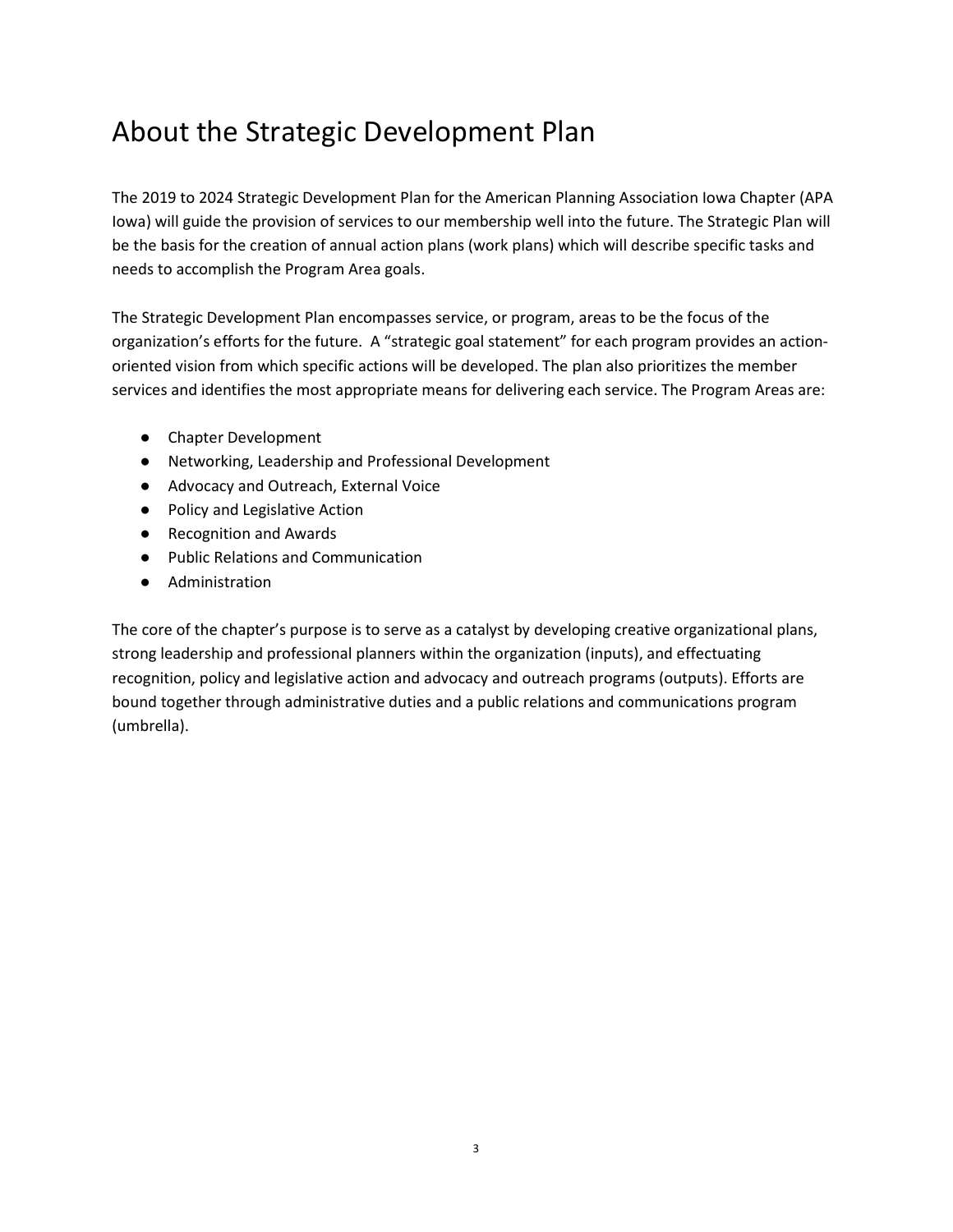## Strategic Plan Inputs

#### PROGRAM INPUT: CHAPTER DEVELOPMENT

Strategic Goal Statement: APA Iowa will work to maintain and grow the membership of the Chapter, as well as engage members in order to sustain the viability of the organization and the services it provides.

Objective 1. Expand the membership of the Chapter.

Objective 2. Create and implement a chapter leadership development program.

**Objective 3.** Create task forces by membership type to promote involvement.

Objective 4. Survey the membership annually to determine service needs.

#### PROGRAM INPUT: PROFESSIONAL DEVELOPMENT

Strategic Goal Statement: APA Iowa will connect planners to each other and allied professionals. The Chapter will promote and deliver training and will inspire current and future planners by providing educational and professional development opportunities to its members.

Objective 1. Provide planning related educational programs to serve planning and zoning commissions and boards, elected officials, and citizen planners in our communities and state.

Objective 2. Provide a variety of educational and networking opportunities for membership in all stages of their careers.

Objective 3. Provide resources to educate the next generation of planners in Iowa by working closely with our student membership.

Objective 4. Create collaborative partnerships to deliver professional continuing education.

**Objective 5.** Promote, educate and provide resources to aspiring planners seeking the AICP and AICP Candidate credentials.

Objective 6. Annually hold a chapter conference.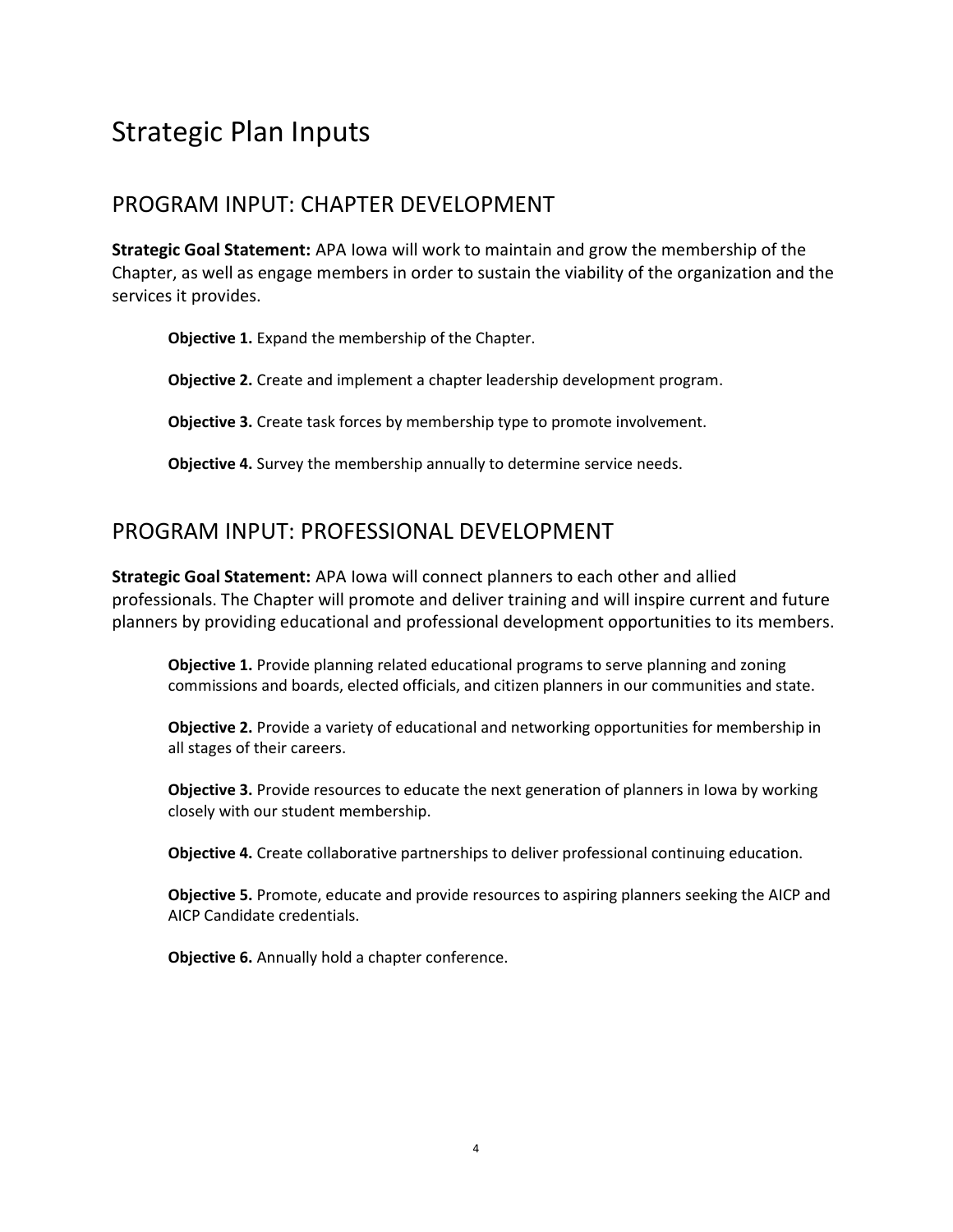## Strategic Plan Outputs

### PROGRAM OUTPUT: ADVOCACY AND OUTREACH

Strategic Goal Statement: APA Iowa will enhance the quality of life by advocating for planning principles that touches all aspects of place and engages all members of society. The Chapter will promote the benefits of planning for Iowa and the region.

Objective 1. Promote "best planning practice" and the "planning profession to members, allied organizations, our communities, region and state.

Objective 2. Establish collaborative efforts that educate the public about planning.

**Objective 3.** Create stronger ties to allied organizations & non-traditional groups to extend influence of Chapter.

Objective 4. Create collaborative professional teams to assist communities in Iowa with planning initiatives. Develop and maintain a list of relevant topics and associated speakers as a reference and referral to other practicing planners.

Objective 5. Promote planning activities that effectively move Iowa communities toward a more positive future.

Objective 6. Develop and assist with activities and/or career days to educate youth on the practice of community planning and the variety of opportunities within the planning profession.

### PROGRAM OUTPUT: POLICY AND LEGISLATIVE

Strategic Goal Statement: APA Iowa will affect changes in policies and laws that support the values of good planning through legislative efforts that promote "best planning practices" to improve the quality of life for all Iowans.

**Objective 1.** Develop and advance a legislative and planning policy program advocating best planning practices for the State.

**Objective 2.** Develop a proactive legislative review and comment process.

**Objective 3.** Engage in the APA Policy Guide development process.

Objective 4. Develop model ordinances and/or planning-related policies.

Objective 5. Provide training to better equip chapter members to advocate on behalf of planning issues.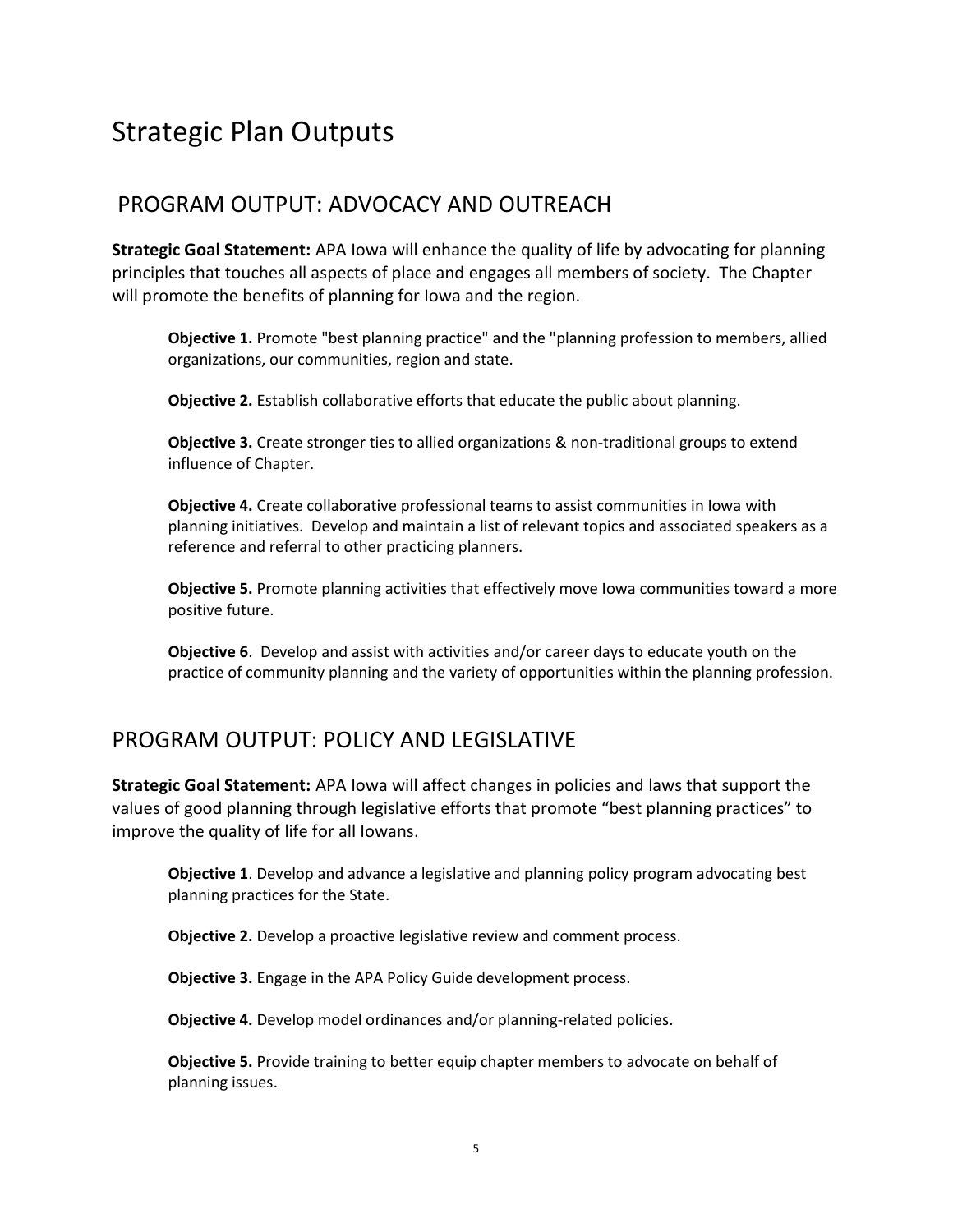#### PROGRAM OUTPUT: RECOGNITION AND AWARDS

Strategic Goal Statement: APA Iowa will recognize people and projects that promote outstanding planning practice, public involvement in planning, and the creation of valued places in Iowa.

Objective 1. Continue and enhance the Chapter Awards program, including individual recognitions.

Objective 2. Facilitate and encourage National Award applications.

Objective 3. Promote Chapter support of nominating new FAICP candidates.

Objective 4. Advance and adapt new ways to recognize emerging professionals.

Objective 5: Seek ways to recognize planning efforts across different organizations and fields of study related to planning.

Objective 6: Recognize member accomplishments outside of formal award programs.